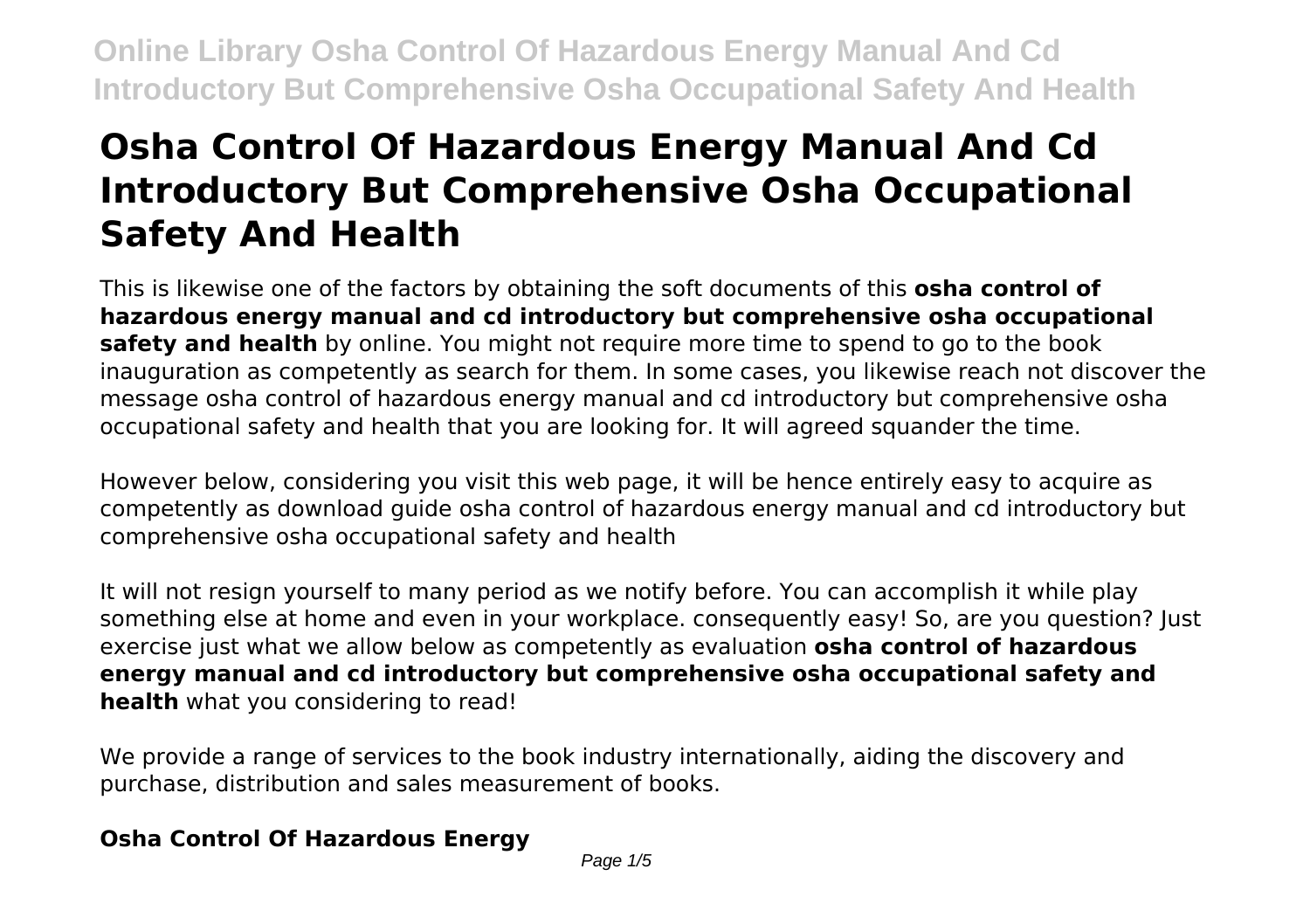The OSHA standard for The Control of Hazardous Energy (Lockout/Tagout) (29 CFR 1910.147) for general industry, outlines specific action and procedures for addressing and controlling hazardous energy during servicing and maintenance of machines and equipment. Employers are also required to train each worker to ensure that they know, understand, and are able to follow the applicable provisions of the hazardous energy control procedures.

#### **Control of Hazardous Energy (Lockout/Tagout) - Overview ...**

This standard covers the servicing and maintenance of machines and equipment in which the unexpected energization or start up of the machines or equipment, or release of stored energy, could harm employees. This standard establishes minimum performance requirements for the control of such hazardous energy.

### **1910.147 - The control of hazardous energy (lockout/tagout ...**

OSHA's control of hazardous energy (Lockout/Tagout) standard covers the servicing and maintenance of machines and equipment in which the unexpected energization or start-up of machines or equipment, or release of stored energy, could harm employees.\1\ These hazards exist not only for the employees working directly with the machines or equipment, but also for the employees nearby.

### **The Control of Hazardous Energy (Lockout/Tagout ...**

releases stored energy. OSHA's standard on the Control of Hazardous Energy (Lockout/Tagout), found in Title 29 of the Code of Federal Regulations (CFR) Part 1910.147, spells out the steps employers must take to prevent accidents associated with hazardous energy. The standard addresses practices and

#### **Control of Hazardous Energy - Occupational Safety and ...**

Page 2/5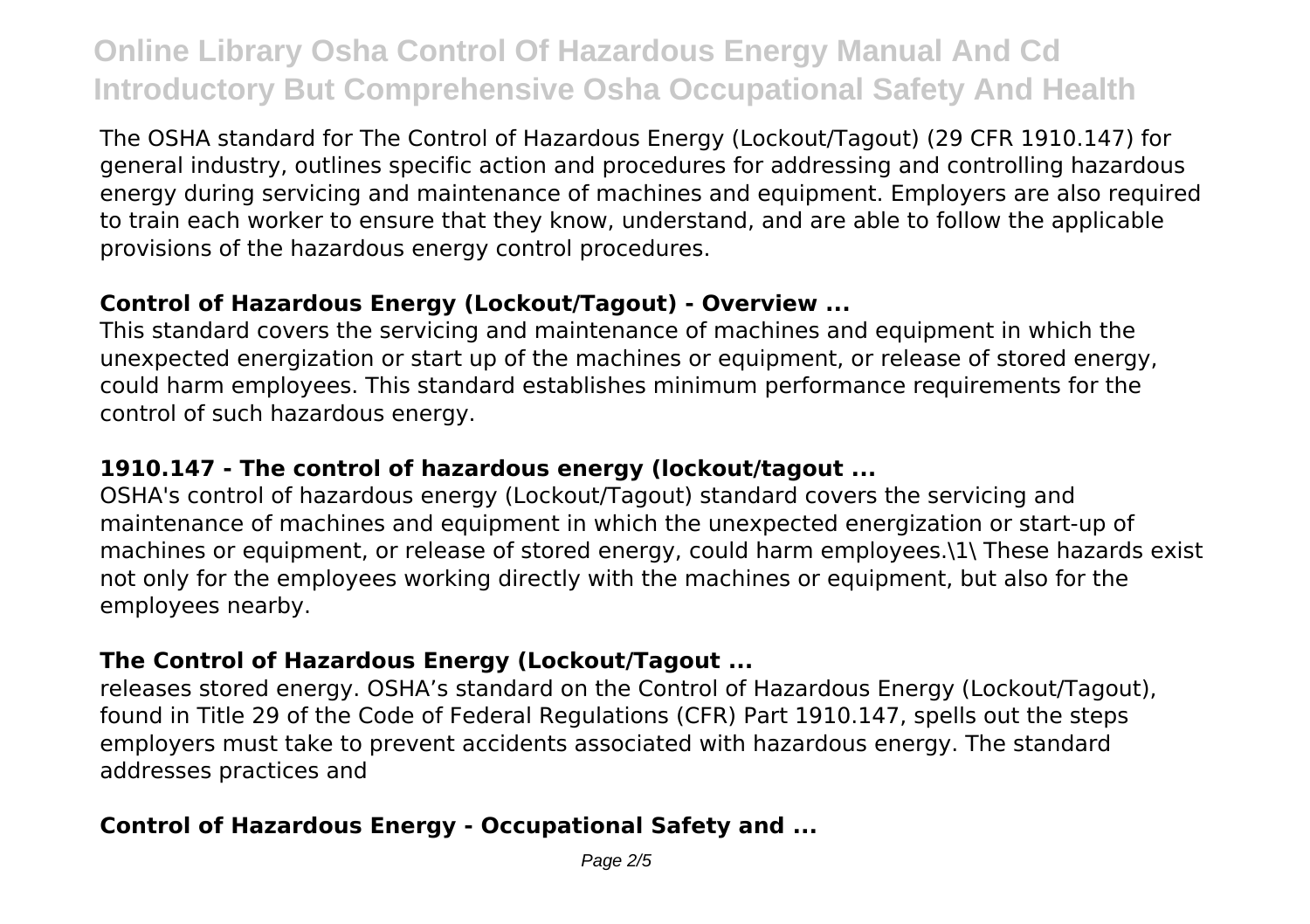1910.147 – The Control of Hazardous Energy (lockout-tagout) (a)(3)(ii) - When other standards in this part require the use of lockout or tagout, they shall be used and supplemented by the procedural and training requirements of this section.

#### **OSHA training requirements | Control of hazardous energy ...**

Department of Labor, Occupational Safety and Health Administration's (OSHA) Control Of Hazardous Energy (Lockout/Tagout) Standard, 29 CFR 1910.147. The FAA Hazardous Energy Control (Lockout/Tagout) Program shall be used to control hazardous energy during installation, servicing, modification, and maintenance work.

#### **CHAP13 - Federal Aviation Administration**

§3314. The Control of Hazardous Energy for the Cleaning, Repairing, Servicing, Setting-Up, and Adjusting Operations of Prime Movers, Machinery and Equipment, Including Lockout/Tagout.

#### **California Code of Regulations, Title 8, Section 3314. The ...**

The failure to develop and use hazardous energy control (Lockout) procedures is one of OSHA's annual top 10 most frequently cited workplace safety violations. Injuries and fatalities that happen for failure to implement a Lockout Program are much more costly than the citations (not only in economic terms).

### **Hazardous Energy Control (Lockout and Other Means) | NORA ...**

The OSHA standard for The Control of Hazardous Energy (Lockout/Tagout), Title 29 Code of Federal Regulations (CFR) Part 1910.147, addresses the practices and procedures necessary to disable machinery or equipment, thereby preventing the release of hazardous energy while employees perform Servicing and Maintenance activities. The standard outlines measures for controlling hazardous energies - electrical, mechanical, hydraulic, pneumatic, chemical, thermal, and other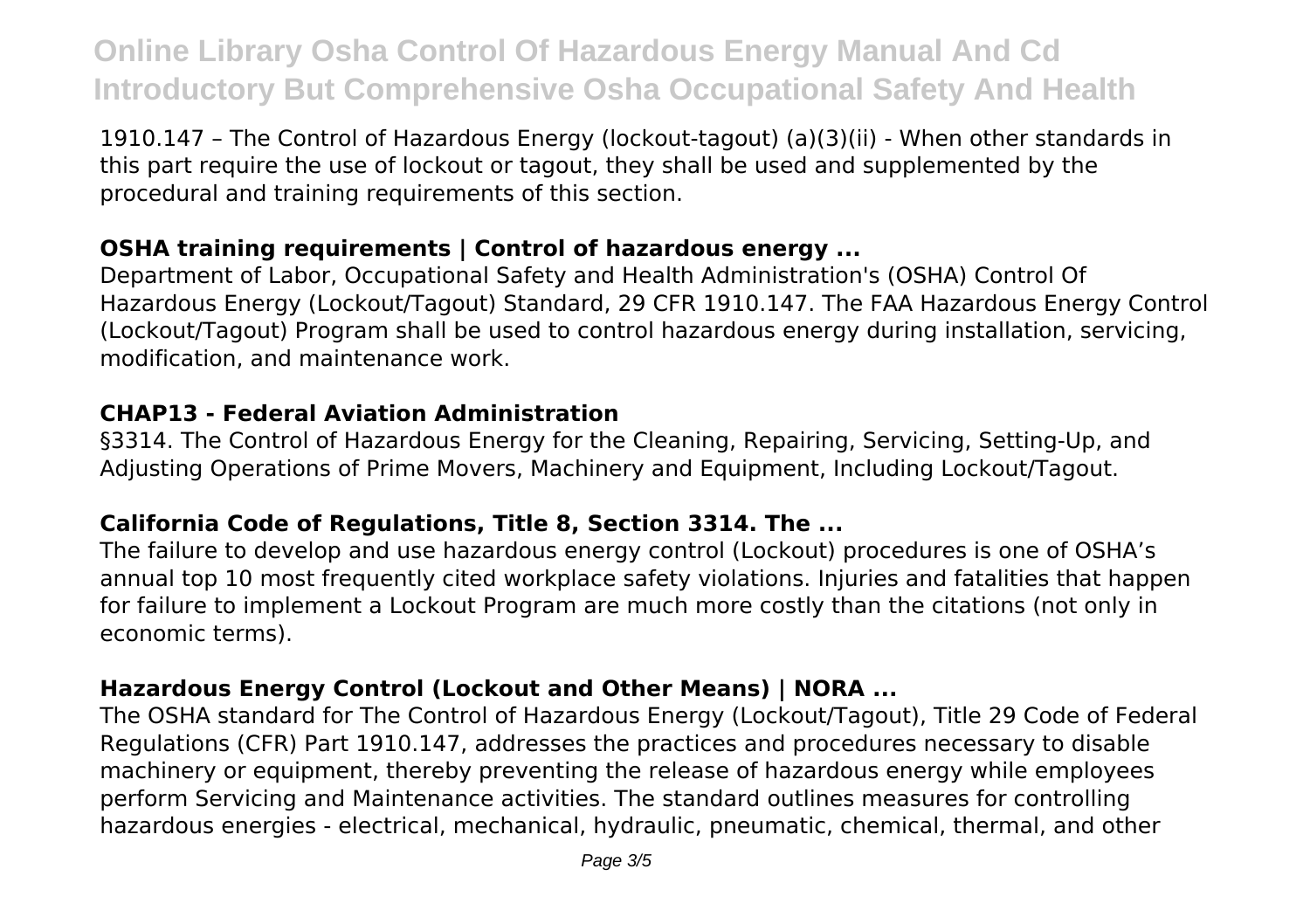energy sources.

#### **OSHA Lockout/Tagout Facts**

OSHA 29 CFR 1910.147. CONTROL OF HAZARDOUS ENERGY. LOCK OUT - TAG OUT (LOTO) Bureau of Workers' Comp. PA Training for Health & Safety (PATHS) LOTO is on OSHA's list of "Most-Cited" violations when the solution for companies can be remediated through implementation of a LOTO Program.

#### **CONTROL OF HAZARDOUS ENERGY**

from exposure to hazardous energy lose an average of 24 workdays for recuperation. In a study conducted by the United Auto Workers (UAW), 20% of the fatalities (83 of 414) that occurred among their members between 1973 and 1995 were attributed to inadequate hazardous energy control procedures specifically, lockout/tagout procedures.

#### **OSHA Required Training Control of Hazardous Energy Lockout ...**

OSHA Lockout/Tagout (Control of Hazardous Energy) Training (2 hour) This online lockout/tagout course is based on the OSHA Control of Hazardous Energy (Lockout/Tagout) regulations as outlined in 29 CFR, Part 1910.147.

#### **OSHA Lockout/Tagout (Control of Hazardous Energy) Training ...**

The OSHA standard for The Control of Hazardous Energy (Lockout/Tagout), Title 29 Code of Federal Regulations (CFR) Part 1910.147, addresses the practices and procedures necessary to disable machinery or equipment, thereby preventing the release of hazardous energy while employees perform servicing and maintenance activities.

### **The Control of Hazardous Energy (Lockout/Tagout) 1910.147 ...**